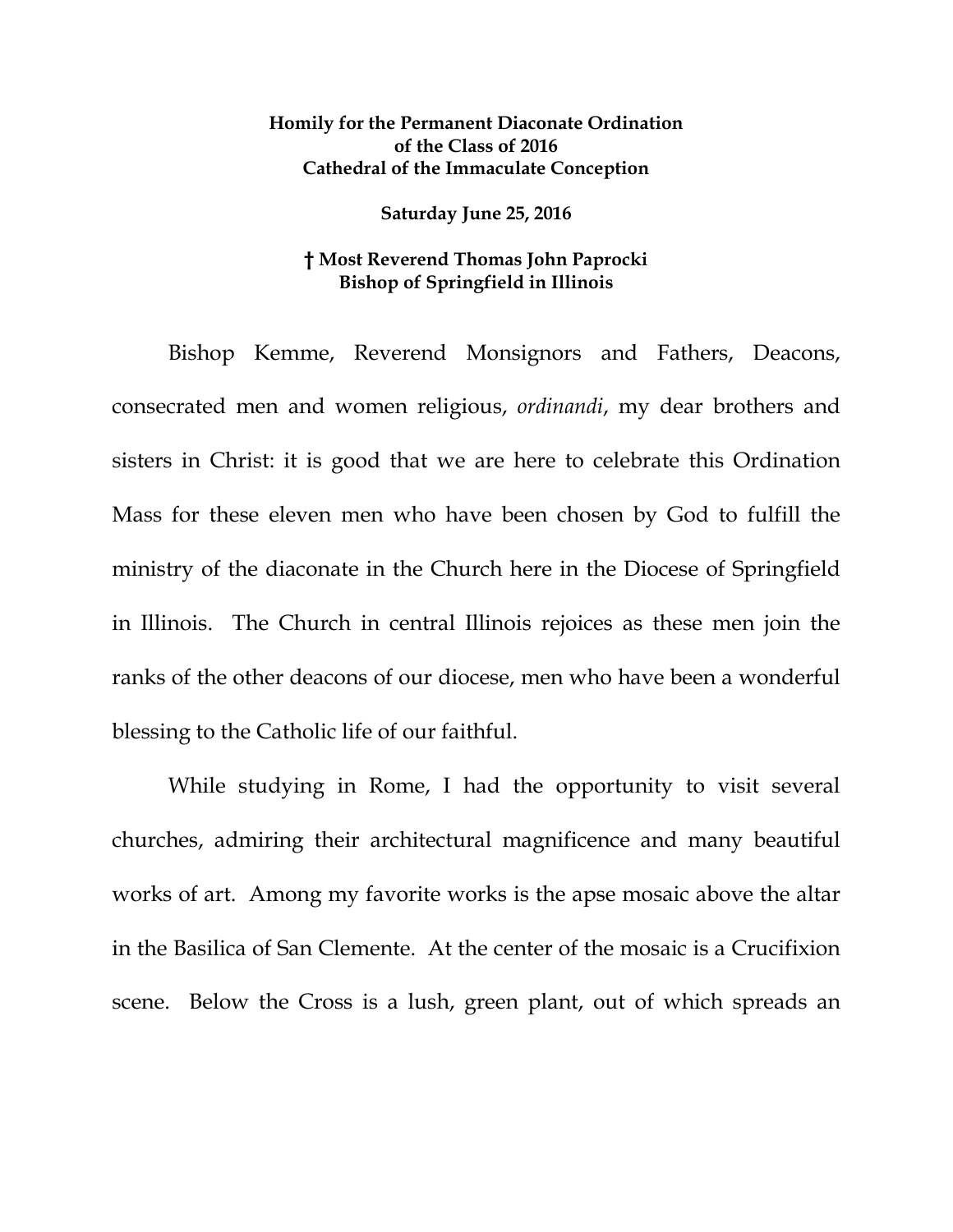intricate network of vines, giving nourishment to the various aspects of the Church and life.

This image calls to mind the words of Jesus in John's Gospel which immediately precede the words that we just heard. Jesus says the following: "I am the vine, you are the branches. Whoever remains in me and I in him will bear much fruit, because without me you can do nothing" (John 15:5). Even here in our own Cathedral, you will notice the image of the vine in different parts of the artwork, such as around the mosaic above the high altar, at the ambo, in the bottom panels of the stained-glass windows, and around the upper border of the Cathedral.

This image of the vine and the branches, along with Christ's teaching on that image, as found in this first half of the fifteenth chapter of John's Gospel, is helpful for our reflection today. In particular, I would like to focus on the second to last sentence of today's Gospel, as they offer some helpful reminders to you, our candidates for ordination, as you prepare to be ordained to the sacred order of deacons in just a few moments.

First of all, Jesus tells His disciples that "[i]t was not you who chose me, but I who chose you and appointed you" (John 15:16). This is something of which all Christians, especially those in ordained ministry,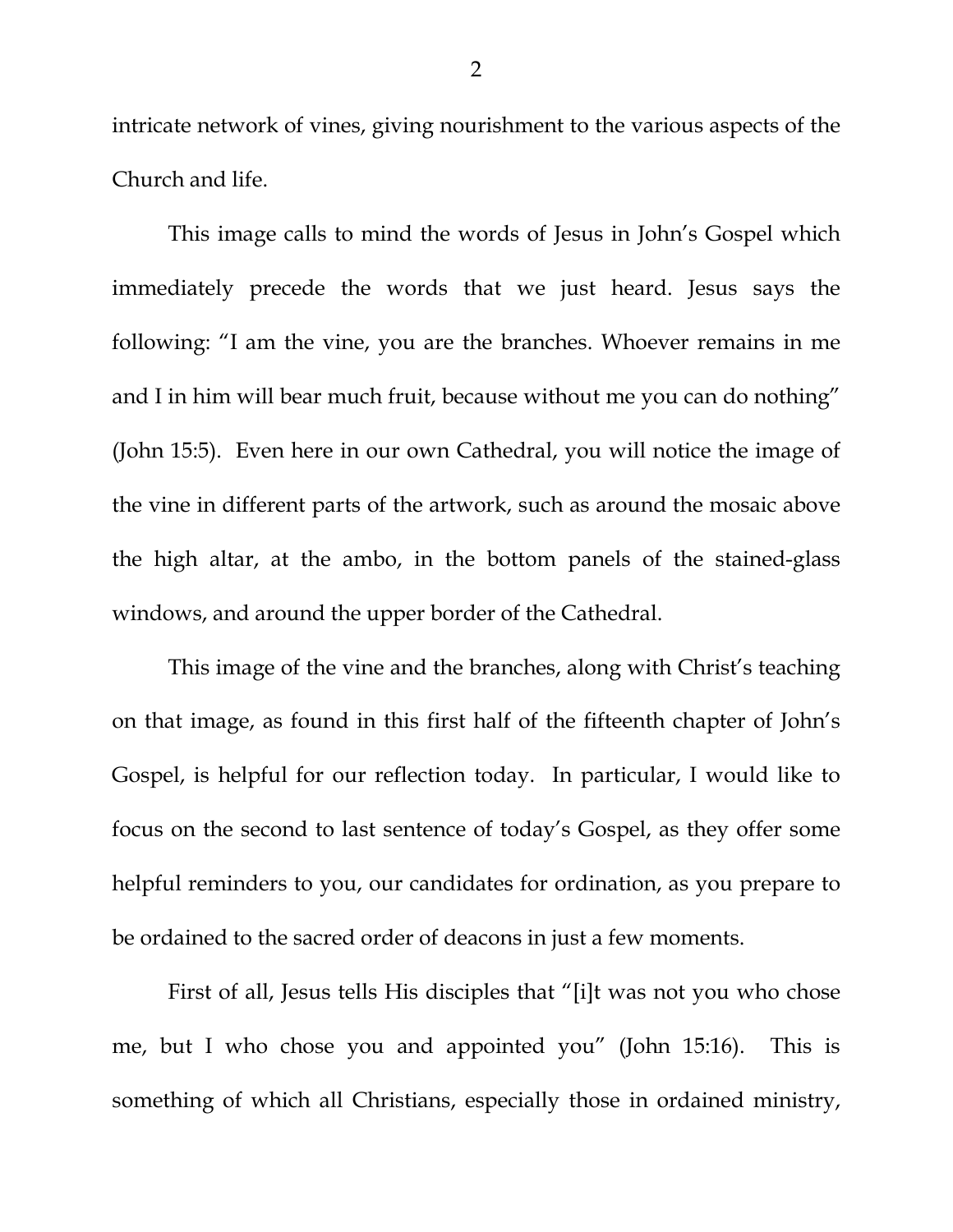need to be reminded. God always takes the initiative in calling us to be of service to one another and to His Church. You have worked hard for the past five years to prepare for this day, but you must not view your reception of this sacrament as something you have earned, strictly speaking. Every sacrament is a gift that is generously given, not one that is taken. Ordained ministry is a privilege and not a right that any of us can claim.

I remind you of this because your awareness of this should remain with you throughout your lives as deacons. Realizing that you have been chosen by God to fulfill this ministry should leave you in a constant attitude of awe and humility. As ordained ministers, all of us have to fight the temptation to entitlement, thinking we deserve what we have because of who we are or what we have done. This cannot be the case for us.

<span id="page-2-3"></span><span id="page-2-2"></span><span id="page-2-1"></span><span id="page-2-0"></span>It is not because you are the most talented men of the diocese that you are here in this sanctuary today, but rather, it is out of the sheer generosity of God and His desire to share these particular gifts with each of you that you are here. As I said, when we truly grasp this, we are left with a true sense of wonder that God has chosen us, and that wonder will yield a grateful heart that echoes the words of the Psalmist who sang: "How can

3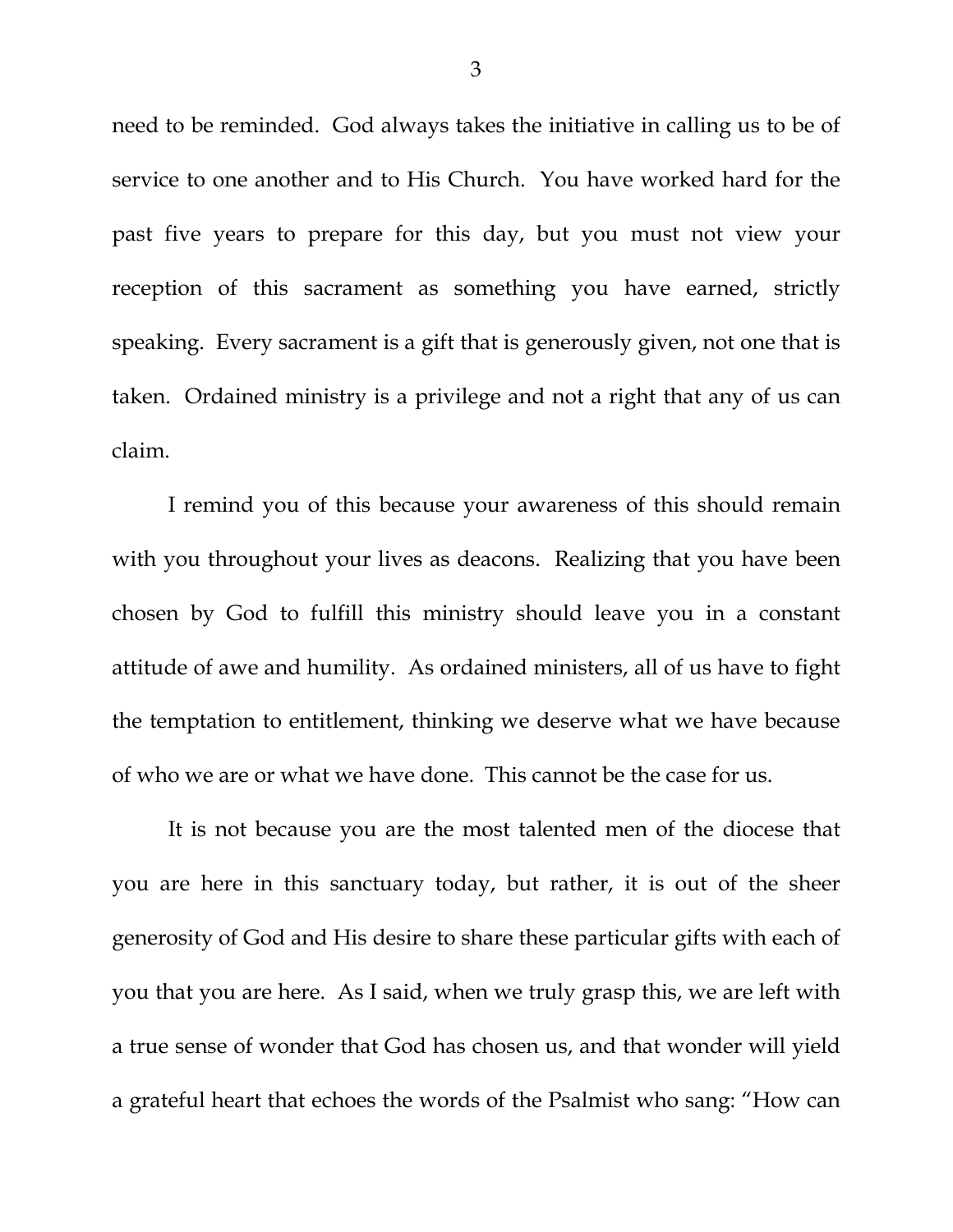I repay the Lord for all the great good done for me? I will raise the cup of salvation and call on the name of the Lord" (Ps. 116:12-13). In other words, our gratitude to God will move us to give more generously of ourselves to those whom we have been called to serve. In a sense, it frees us to be the ministers *He* wants us to be, not who *we* think we should be.

Jesus continues His exhortation by telling His disciples that He has appointed them "to go and bear fruit that will remain" (John 15:16). Your being chosen is not just something honorary, like receiving an award. Your being chosen is tied to a mission, a mission to go out and bear fruit. And the mission that you are receiving is one that is unique to you as deacons.

We see the roots of this in the second reading from the Acts of the Apostles. We hear how the needs of the Church were not being met due to the fact that the apostles were focused on that which was proper to their vocation, namely "to prayer and to the ministry of the word" (Acts 6:4). Seven men were therefore chosen to undertake the ministry of service, or in the Greek, *diakonia*, from which the word deacon derives.

In those early days of the Church, the specific ministry of these men was "to serve at table" (Acts 6:2). Over time, the ministry of the diaconate has evolved. The Church teaches that it is the duty of the deacon "to

4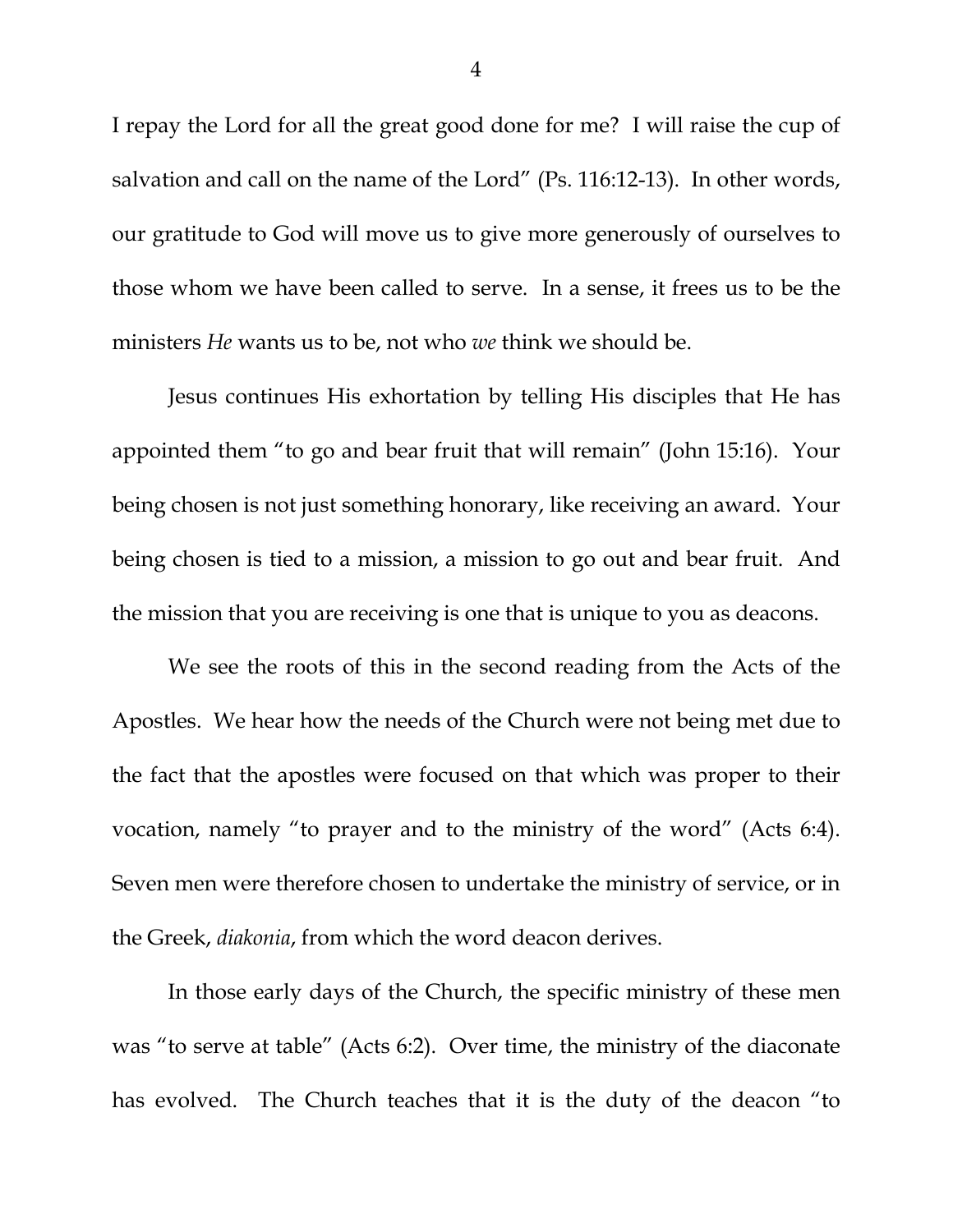administer baptism solemnly, to be custodian and dispenser of the Eucharist, to assist at and bless marriages in the name of the Church, to bring Viaticum to the dying, to read the Sacred Scripture to the faithful, to instruct and exhort the people, to preside over the worship and prayer of the faithful, to administer sacramentals, to officiate at funeral and burial services."<sup>[1](#page-2-0)</sup>

The graces of ordination impart a sacramental grace which enables you to perform these duties in a way by which greater fruit will result. In an address to permanent deacons during his trip to the United States in 1987, Pope St. John Paul II explained this in the following way:

The service of the deacon is the Church's service sacramentalized. Yours is not just one ministry among others, but it is truly meant to be, as Paul VI described it, a "driving force" for the Church's *diakonia*. By your ordination you are configured to Christ in his servant role. You are also meant to be living signs of the servanthood of his Church[.2](#page-2-1)

It is true that all Christians are called to a life of service, but the expectation is even greater for you because of the sacramental gift that unites you to Christ, the model servant, in a unique way. It is therefore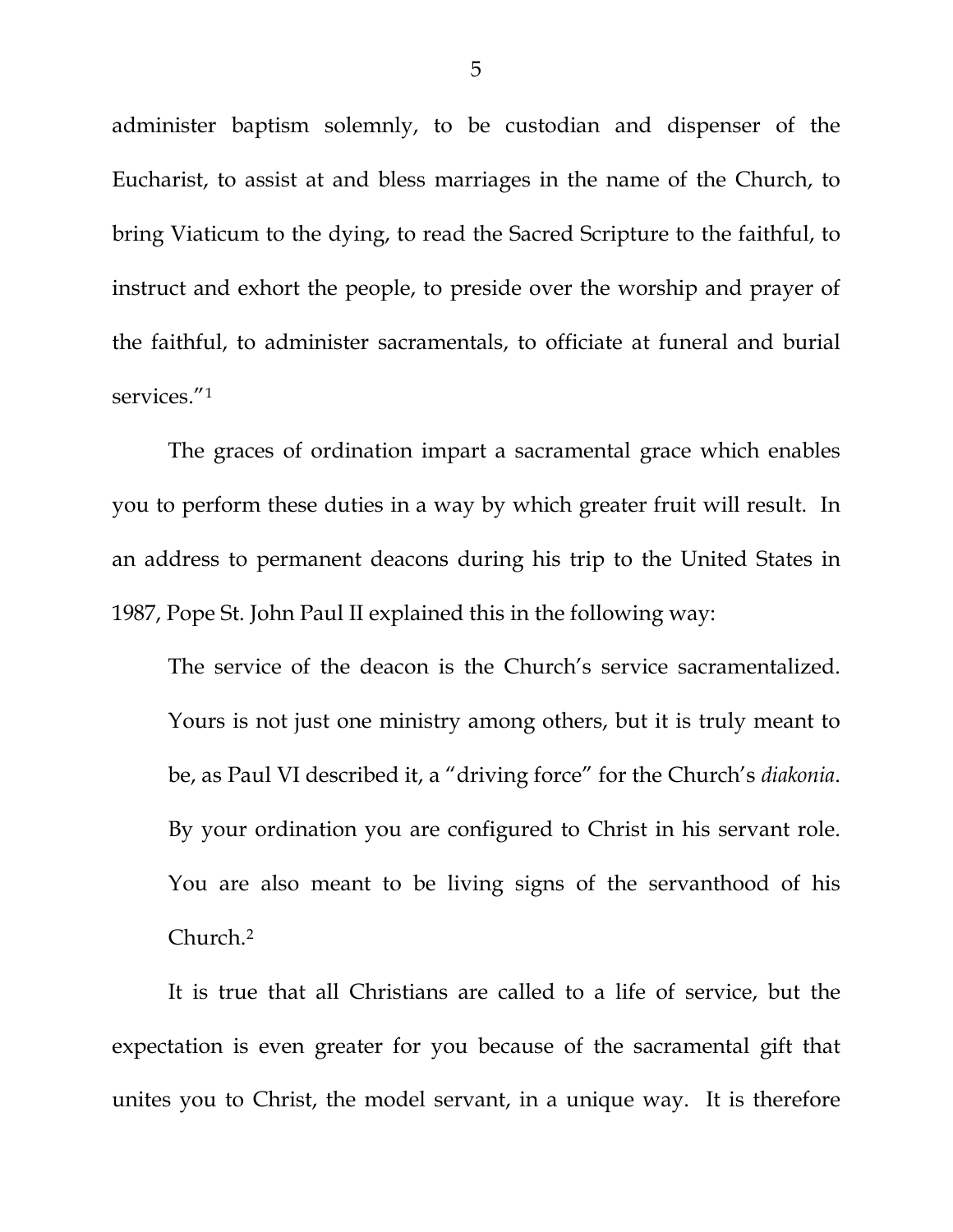important to be aware of the need that you have each day to live and grow as faithful servants of Christ and His Church.

In the recent Jubilee of Deacons held at the Vatican, Pope Francis reflected on the role of being a servant with the following words on how to live this role with fidelity. He said:

How do we become "good and faithful servants" (cf. Mt 25:21)? As a first step, we are asked to be available. A servant daily learns detachment from doing everything his own way and living his life as he would. Each morning he trains himself to be generous with his life and to realize that the rest of the day will not be his own, but given over to others. One who serves cannot hoard his free time; he has to give up the idea of being the master of his day. He knows that his time is not his own, but a gift from God which is then offered back to him. Only in this way will it bear fruit. ... In this way, dear deacons, if you show that you are available to others, your ministry will not be self-serving, but evangelically fruitful.[3](#page-2-2)

In light of those words of advice, we can see how this is very much related to the first point that I made about recognizing that our call comes from God, and not ourselves. If we were to see our ministry as something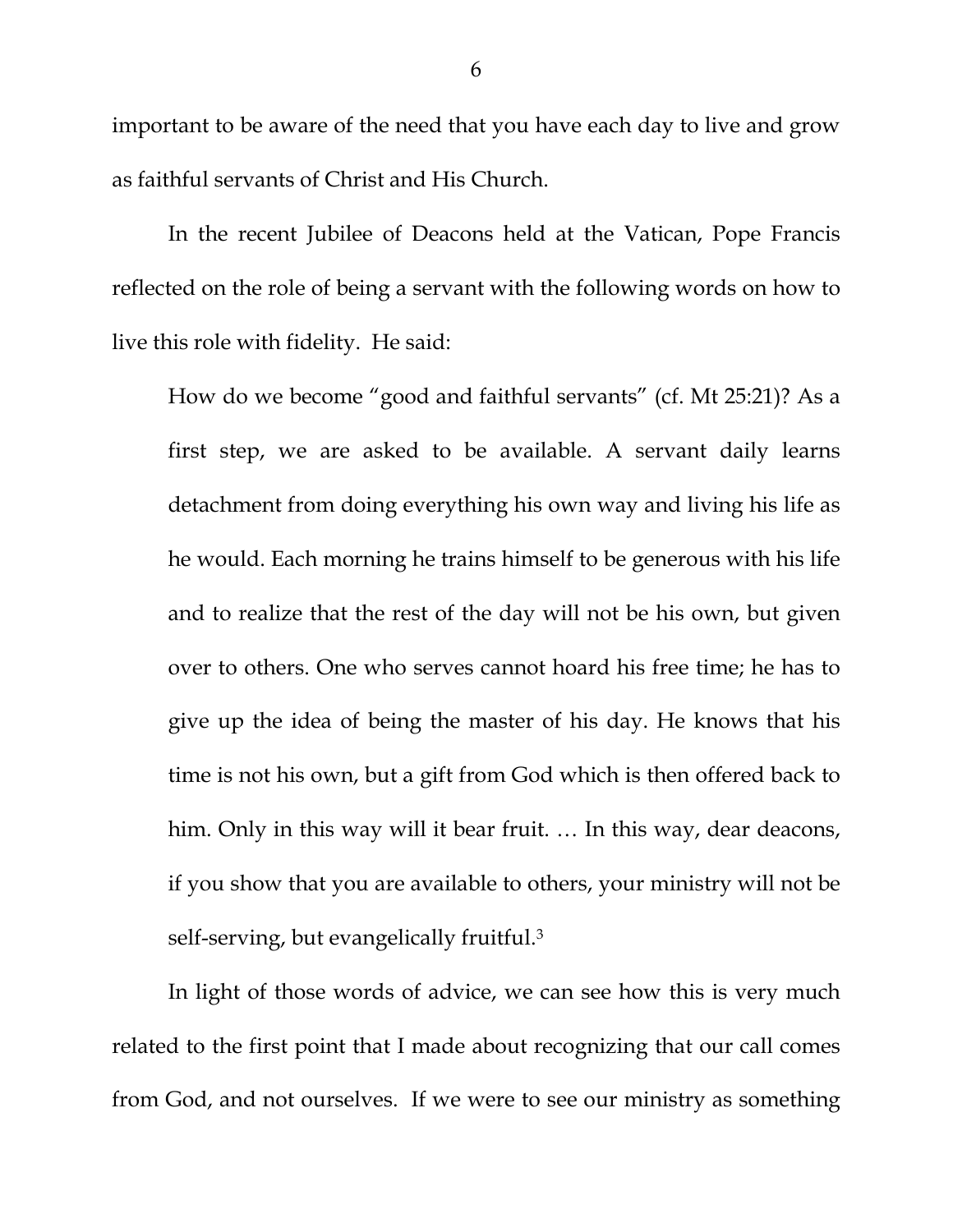that is our own, as something we have earned, or something that we deserve, we will become selective in how we choose to exercise our ministry.

We are honored to have Bishop Carl Kemme, Bishop of Wichita and a former priest of our diocese, here with us today. As you likely know, the Diocese of Wichita is well known for their living a stewardship way of life. When some of my staff and I went to visit Wichita to learn about this model, it was explained that one of the most counterproductive things that works against stewardship is another form of –ship. To use their words: "the ship that sinks stewardship is ownership."

When we try to claim our ministry, our time, or our gifts as our own, we limit our ability to yield the fruit expected of us by Our Lord. It is therefore important, as you begin your ordained ministry, to strive each day to recognize the privilege you have been given to serve and then to be generous in your stewardship of sharing those gifts bestowed upon you through ordination. If you do this, then you will indeed bear fruit not primarily for yourselves, but in the lives of the people whom you are called to serve.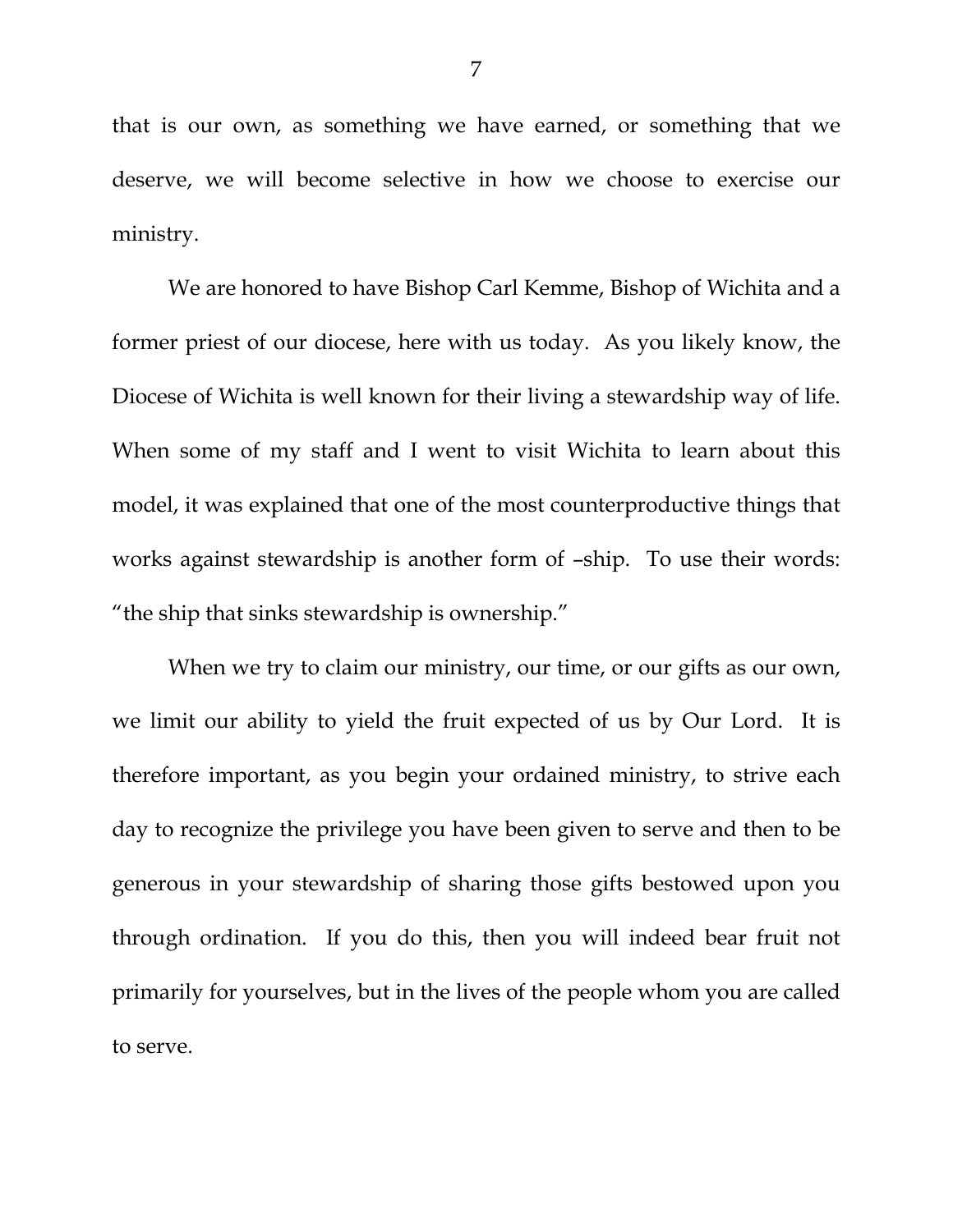The conclusion to the instruction from Jesus in the Gospel passage is a reminder that, in the end, the foundation for our ministry must be prayer. He tells His disciples that "whatever you ask the Father in my name he may give you" (John 15:16). These words remind us that our ministry must always be exercised in union with Christ, who is Himself united to the Father in the love of the Holy Spirit. The most effective way of staying united with Him in our ministry is to be committed to a deeper life of prayer than ever.

Just last year, when you received the Ministry of Acolyte, I cautioned you against seeing your new ministry from a purely functional point of view, focusing more on what you *do* than on who you *are*. I think it is important to revisit that point, as the temptation will be there once again after you are ordained. I just listed several of the things that you will now be called upon to *do* in your ministry as a deacon, and the opportunities to perform these duties will be greater than ever.

By taking time to pray in silence with the Lord each day, you will resist this temptation to focus just on function. Instead, you will be reminded of who you are, and Jesus reminds us who we are in our Gospel for today: "I have called you friends" (John 15:15). As friends, we have the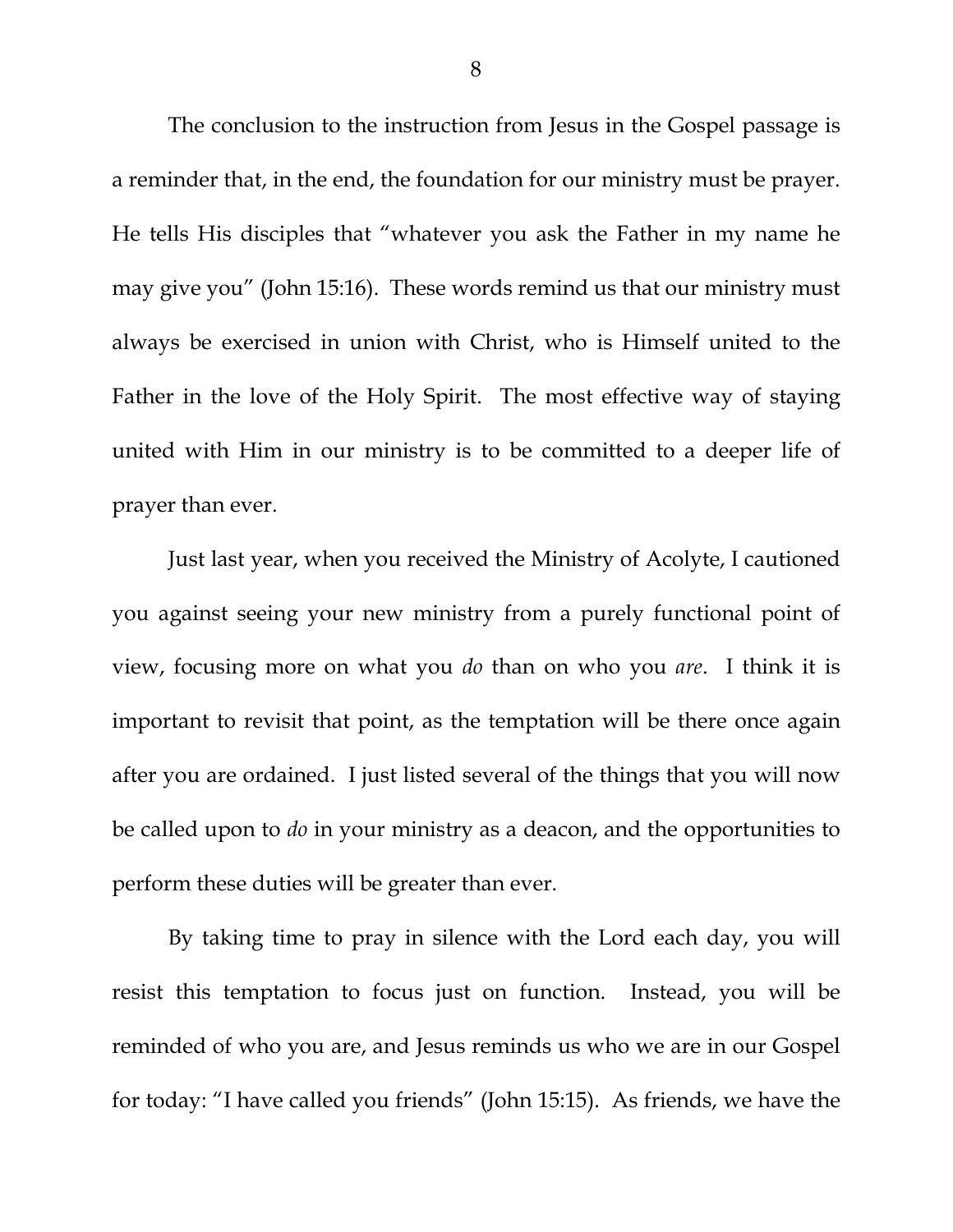great privilege of accompanying Him in a special way as we assist in the ministry of service in the Church. But prayer reminds us as well that we are also beloved sons of God. Later on in the New Testament, John makes this clear when he writes the following: "[s]ee what love the Father has bestowed on us that we may be called the children of God. Yet so we are" (1 John 3:1). Only prayer can remind us of our supreme dignity as His sons, His friends, and His servants. It will be out of our constant awareness of this identity that we will be enabled to be the ministers that He is calling us to be.

[O]ur divine sonship urges us to translate the overflow of our interior life into apostolic activity, just as our friendship with God leads us to place ourselves at 'the service of all men. We are called to use the gifts God has given us as instruments to help others discover Christ.['4](#page-2-3) I urge you, therefore, never to forget to make prayer the absolute center of your lives. Resist the temptation to become overwhelmed with activity, for if that activity is not sustained by a solid life of prayer, it will become barren and you will risk losing your direction in ministry.

As we continue our ordination ceremony, I thank you for your willingness to say 'yes' to this call to serve as a deacon in the Church. It is

9